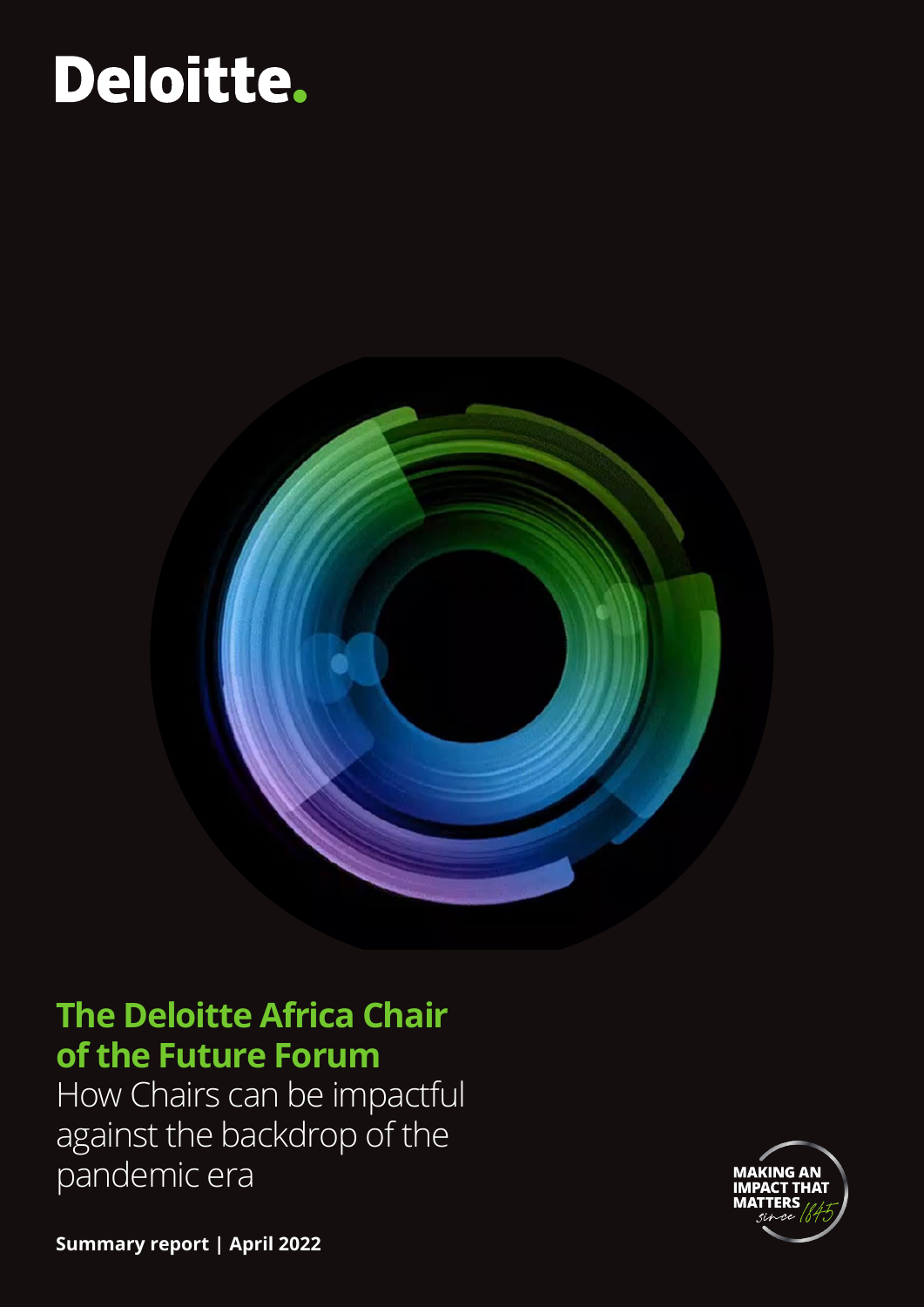## ESG now at the centre of board conversations

Board members, and particularly board chairs, that will be effective in the post pandemic environment are those that bring depth and contextual understanding to the businesses they govern. This can be gained through interaction with staff members, customers and suppliers to the business. They must also bring business credibility through their own expertise and networks and be forward looking. Lastly, they must possess authenticity, compassion and emotional intelligence in order to be effective as individual board members and as a collective.

The Chair of the Future Forum, recently hosted by Deloitte Africa Board Chair Delia Ndlovu, explored what will make Board Chairs effective in the post pandemic era. The Forum brought together board chairs, Non-Executive Directors and other board members in an event that was addressed by Dr Jay Bevington, who is the Deloitte UK Board Advisory Practice Leader. Bevington, who has worked with over 500 boards over the past 18 years, started by noting that boards are pre-occupied with a range of important issues including companies' response to the pandemic, climate change and for many companies now the Russia Ukraine conflict as the most immediate and pressing,

"The role of the chair is paramount particularly through their engagement, motivation and energy," Bevington told the audience. He said effective chairs lead effective boards, which then set the tone for the organisation and define its culture, an issue that most boards are still grappling with. What emerged from the Forum is that the Environment, Social and Governance matters are now top of minds for boards, reflected also by the discussion and questions and answer session that

followed Bevington's address. "Boards have a role in creating healthy societies by creating healthy organisations and a trusted ecosystem," says Bevington.

Apart from ESG and culture related issues, other challenges facing boards include diversity and inclusion as well s executive remuneration and remuneration through the rest of the organisation. Bevington says boards are also seized with stakeholder centric governance, individual accountability and the new reality of hybrid meetings. Economic reforms as well as increased regulation as well as corporate and social impact, an issue that resonates with Deloitte, are also key agenda items for boards.

#### "Boards have a role in creating healthy societies by creating healthy organisations and a trusted ecosystem."

Bevington describes the role of the board, which he says is still misunderstood, as encompassing stewardship, oversight and accountability. Stewardship entails providing strategic leadership to help ensure that the purpose, vision and mission of the organisation are clear and owned. It also involves defining the values of the organisation and proactively develops its culture and improves sustainability. Stewardship also helps build highly effective management teams.

Oversight is the process through which boards hold management accountable. It also monitors compliance with obligations at various levels of the company and

#### **Panel of speakers**

Delia Ndlovu, Deloitte Africa Chair

Dr Jay Bevington, Board Advisory Senior Partner, Deloitte Middle East

Neo Dongwana, Independent Non-Executive Director at Nedbank Group Limited and former Chair of Barloworld Limited

Susan du Toit, Independent Limited

Prof Bonang Mohale, Chair of Bidvest Group Limited and SBV Services. Also serves on the board of Swiss Re Africa Limited and RMB

Dr Ajoritsedere Awosika, Chairperson Access Bank Plc, Independent Non-Executive Director Access Bank Bank Plc

#### **Supporting materials**

Presentation by Dr Jay Bevington

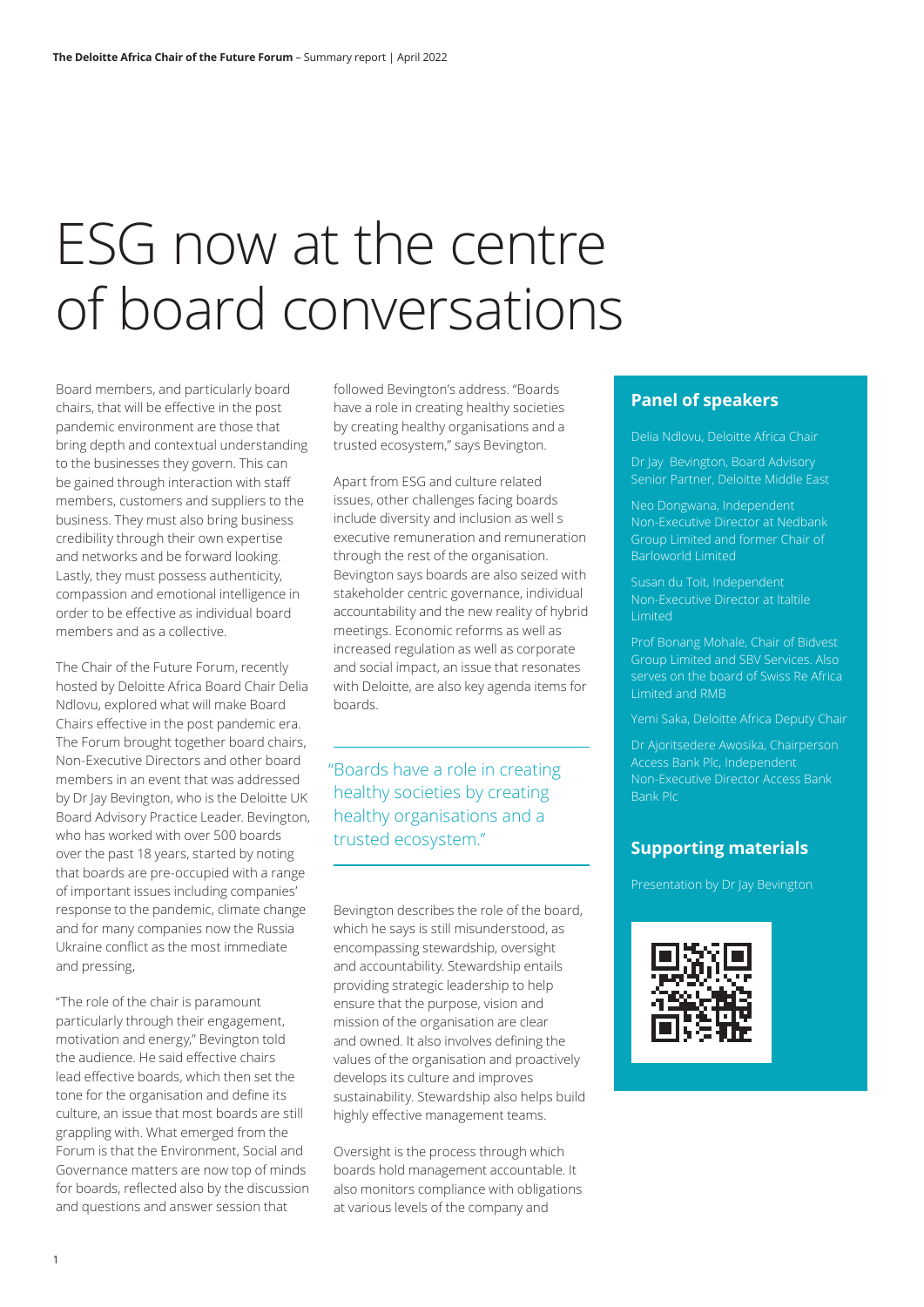oversees the risk framework to identify major risks and their probability as well as impact on the company. Oversight also helps to ensure governance procedures are effective and adhered to.

Accountability requires that the board engages proactively and meaningfully with owners and various stakeholders of the business. The board must openly and clearly explain the direction, performance and conduct of the company or organisation and openly and clearly explains the impact that the board has had and the effectiveness of its governance framework.

Bevington describes four levels of boarding of board effectiveness starting at the lowest scale of -1. This is that a board that consumes a lot of time and energy, distracting management from doing valuable work by request for additional information that add no value, unjustified interference in operational and a combative board member style that makes executive defensive.

A board that operates at Level 0 is one that simply ratifies what is put before it and does not add value. A board that operates at Level 1 is effective in its oversight and accountability role and, as Bevington puts it, "stops bad things from happening" leaving management with a sense that they are constructively held accountable.

A high performing board is rated as level 2 and over and above being good at accountability and oversight, also masters the role of stewardship and "enable great things to happen." This is a board that has clear instances of executive proposals being improved, sets its own agenda with support from management and works

well with executives offering advice and connections even outside of formal meetings.

Bevington left his audience with much to ponder when he spoke of "managing polarities". He notes that as you become senior, you do not just solve problems but manage polarities, which involves "balancing trust with challenges".

One participant told the gathering that the best way to understand a business is "to walk the corridors and speak to stakeholders. She notes that boards tend to default to an oversight role and believe that "executives report to the board" which is not entirely correct.

#### "To not have diversity is criminal, but to not have inclusion is a sin."

Another board chair, a senior board member and an experienced chair, emphasised the importance of context and culture, with the former referring to the conditions under which your employees operate. He used the current state emerging from the pandemic and returning to offices as an example arguing that companies have to create a welcoming culture, especially for employees who joined during the pandemic and may have never really met their supervisors' teams or colleagues. "Rather than look for management reports, find out how they are doing," he says.

A question that emerged was how boards can prepare for future crises, be they health, economic or both. A board chair for a West African Deloitte banking client said boards need a robust risk management tool as companies do not prepare for the risks but their outcomes. For example, their board prepared for an extreme movement of their currency against the dollar and prepared to respond to that.

The Forum heard that boards around the world are improving diversity not just gender diversity, but also ethnic, age and skills diversity, with digital and cyber skills now becoming critical. Boards now must improve on inclusion. "To not have diversity is criminal, but to not have inclusion is a sin," said another South African board member participant who argued that it is not enough to have a black or female board member serve on the board, but they should be listened to and engaged.

Board members were urged to elevate their companies' purpose by looking at it through an ESG lens, with one participant noting that investors care about ESG issues to a point where they are now part of the long-term incentive of executive remuneration. Another speaker noted that ESG had to be looked at holistically and strike a balance, noting that there is no dichotomy between ESG and profit.

Board members were reminded that companies can do good by doing well simple by focusing on their broader role in society and that required effective board members and board chairs.

The next Chair of the Future Forum takes place in August.